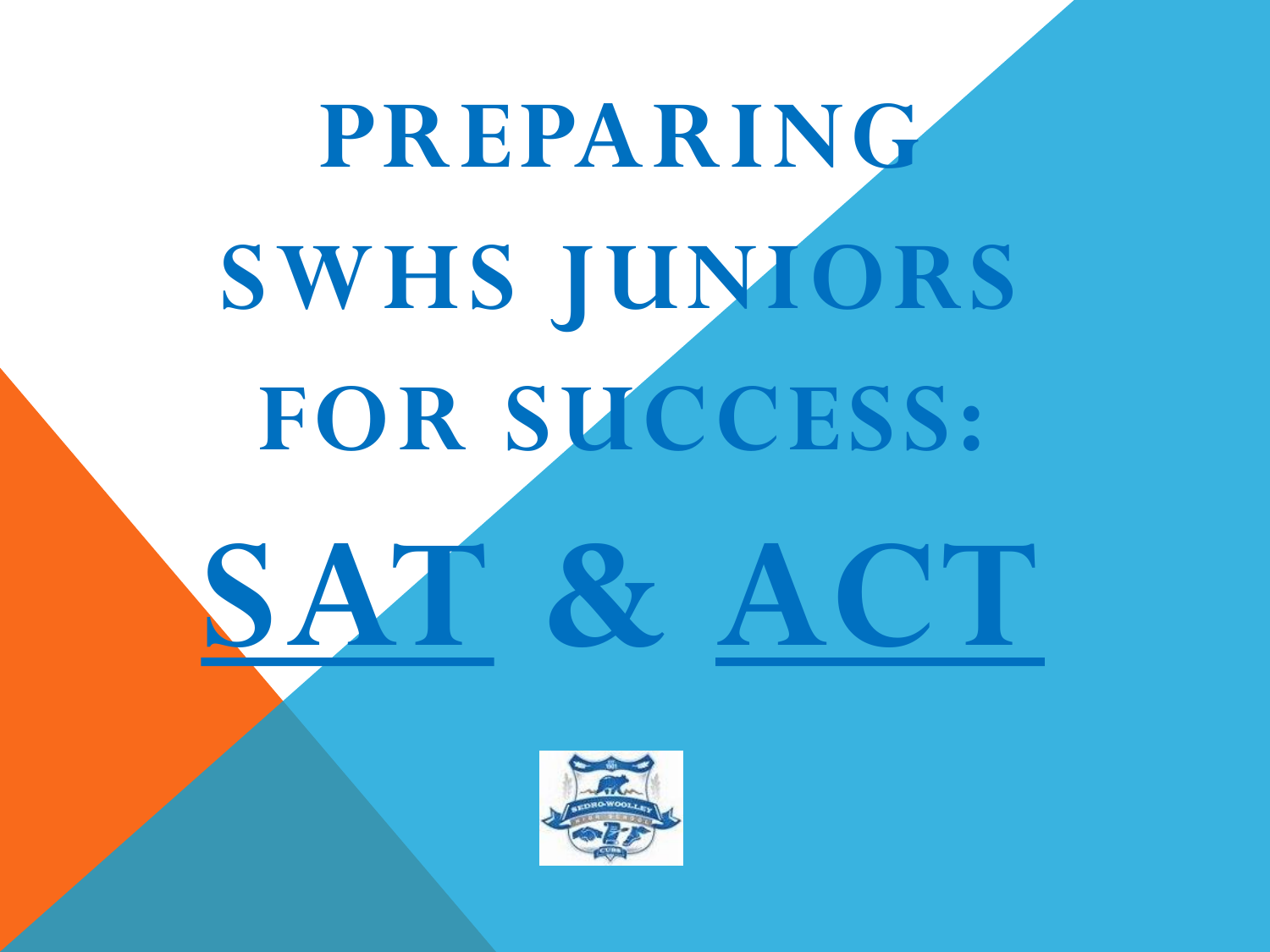### WHEN SHOULD STUDENTS TAKE THE SAT & ACT?



-We recommend juniors take it during the late fall or spring semester.

-Students should then re-take the test as needed until they get the score they need to qualify to get into the college of their choice.

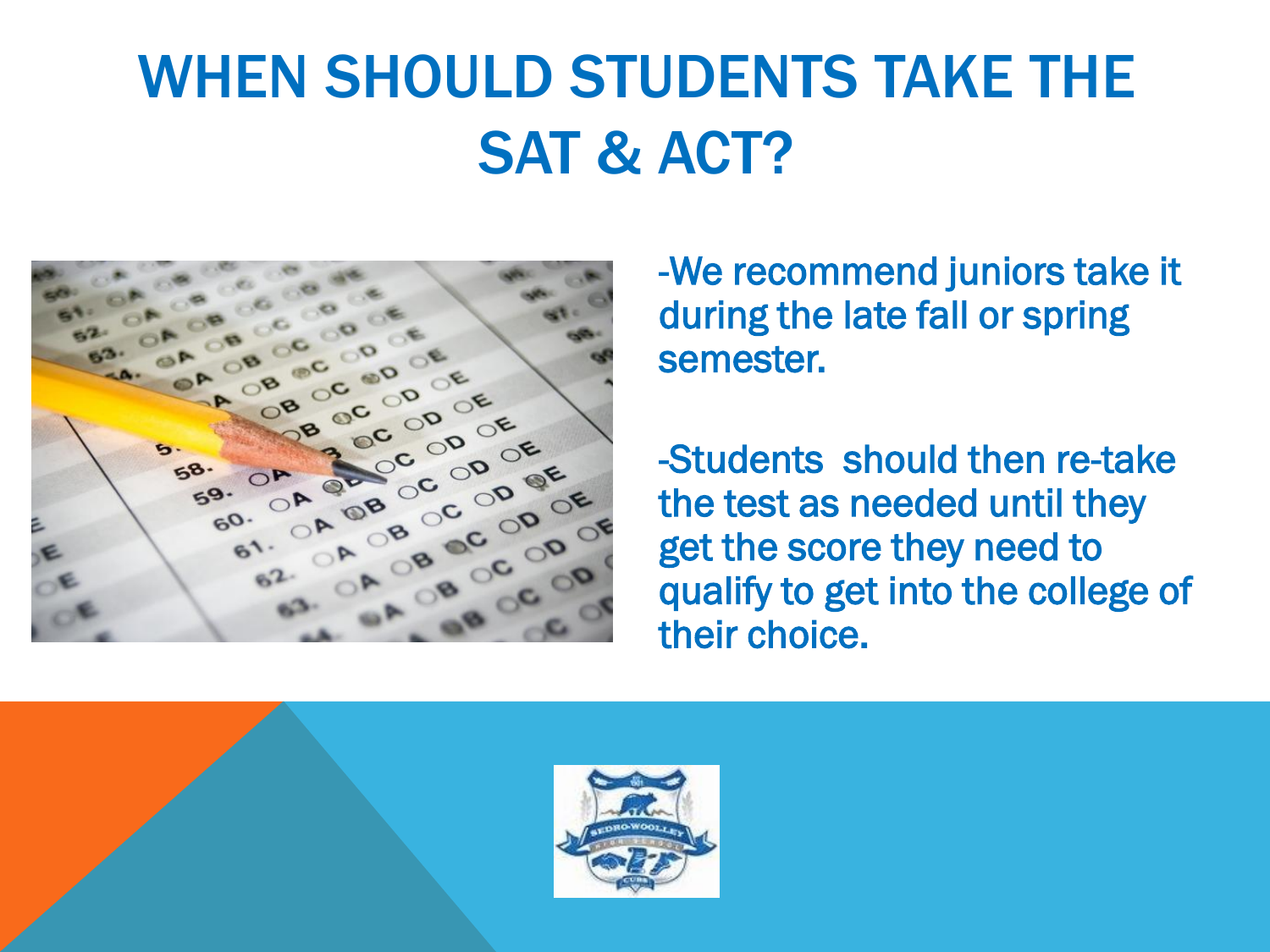### WHY DO I NEED TO TAKE THE SAT OR ACT?

-The **SAT** and **ACT** are general aptitude tests to help colleges know which students are academically talented and it offers a metric to measure it.

-The real purpose is that it allows students to get into college.

-Keep tests in perspective. No matter how a college uses scores in the admissions process, your scores are just one of many factors. Colleges admit students with a range of scores. Think of scores as a guide, not a cut-off. To find out what your choice schools require check out this website: *<https://bigfuture.collegeboard.org/find-colleges>*

## Study hard and you'll be rewarded!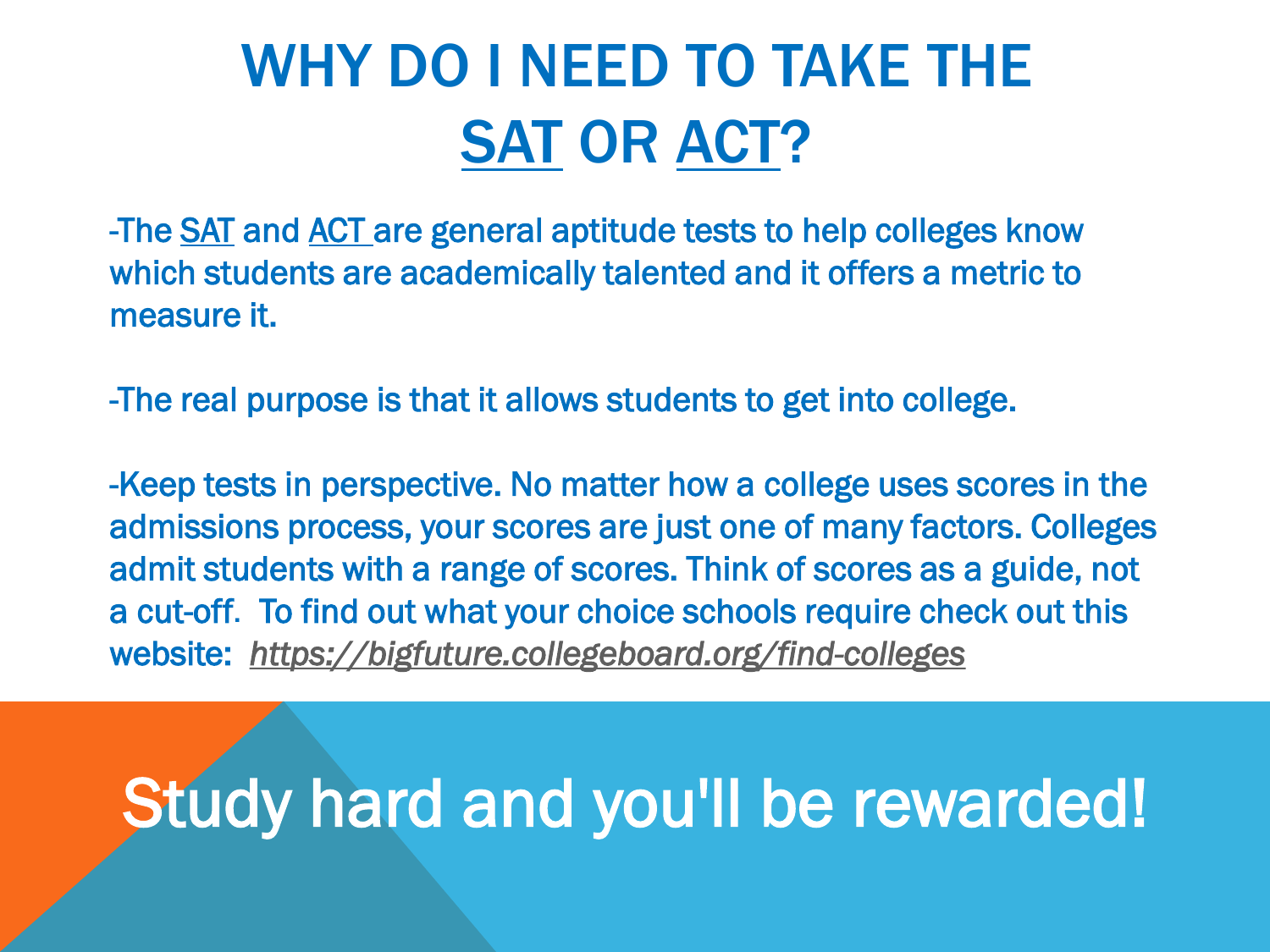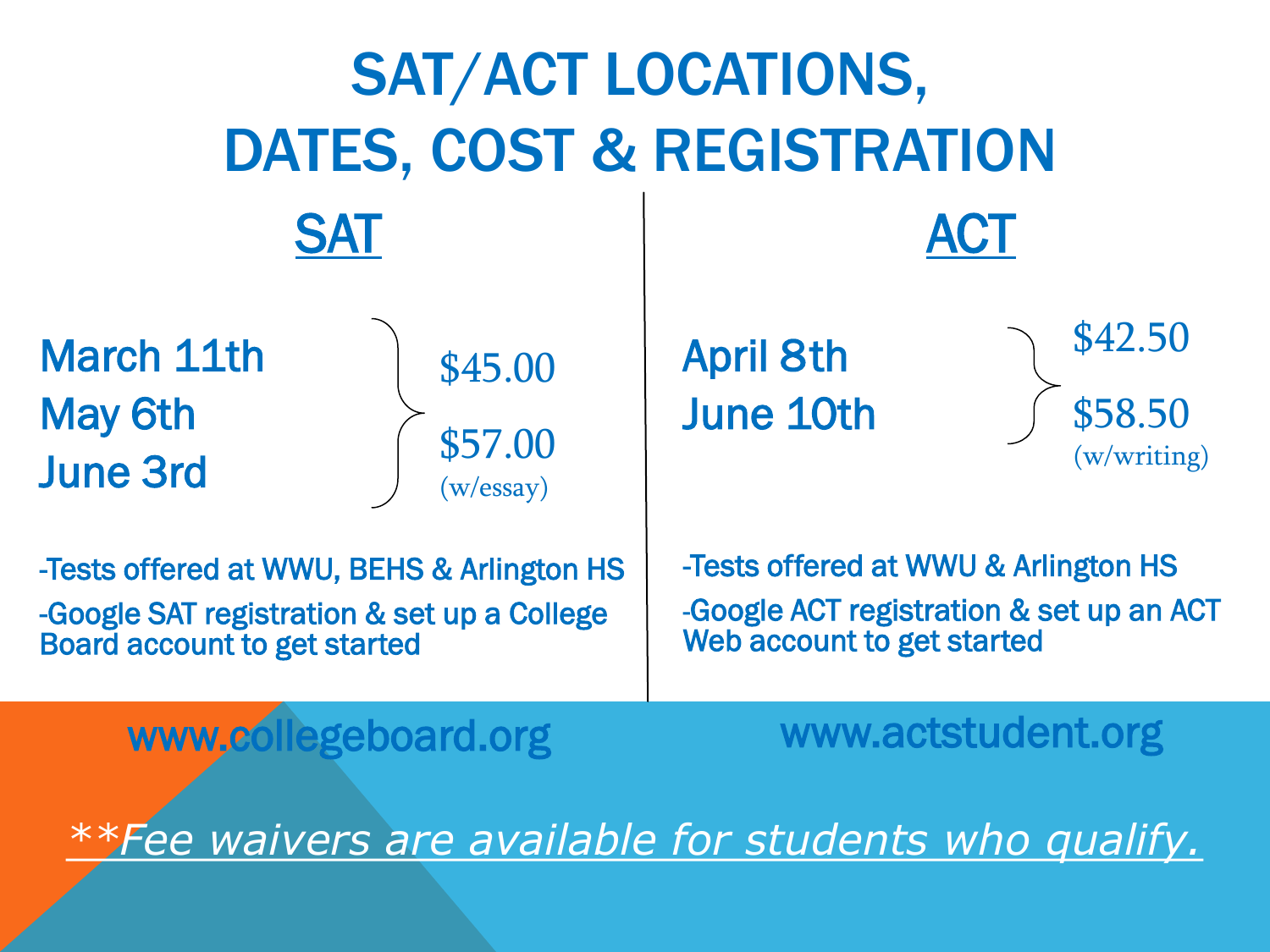# SAT OR ACT… THAT IS THE QUESTION!

How many times is the test administered each year?

**SAT** -Offered 7 times a year

**ACT** -Offered 6 times a year

Is there a penalty for wrong answers? **SAT** -No **ACT** -No

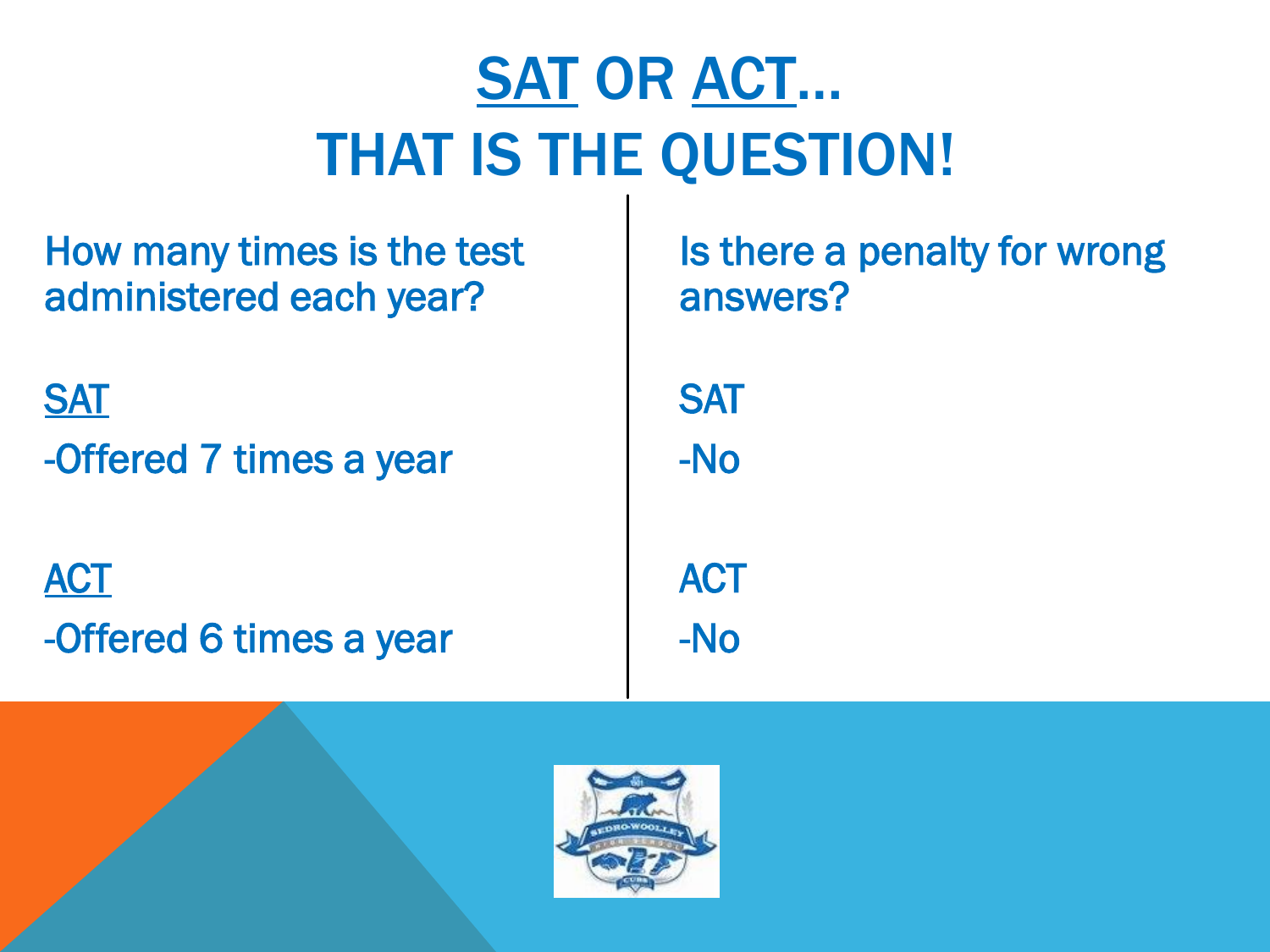# WHAT IS THE TEST STRUCTURE OF THE SAT AND ACT?

- The SAT has 3 sections: Critical Reading (65 mins), Writing (35 mins), Math (80 mins), and an optional Essay (50 mins)
- The ACT has 4 sections: Reading (35 mins), English (45 mins), Math (60 mins), Science Reasoning (35 mins), and an optional Writing test (40 mins)

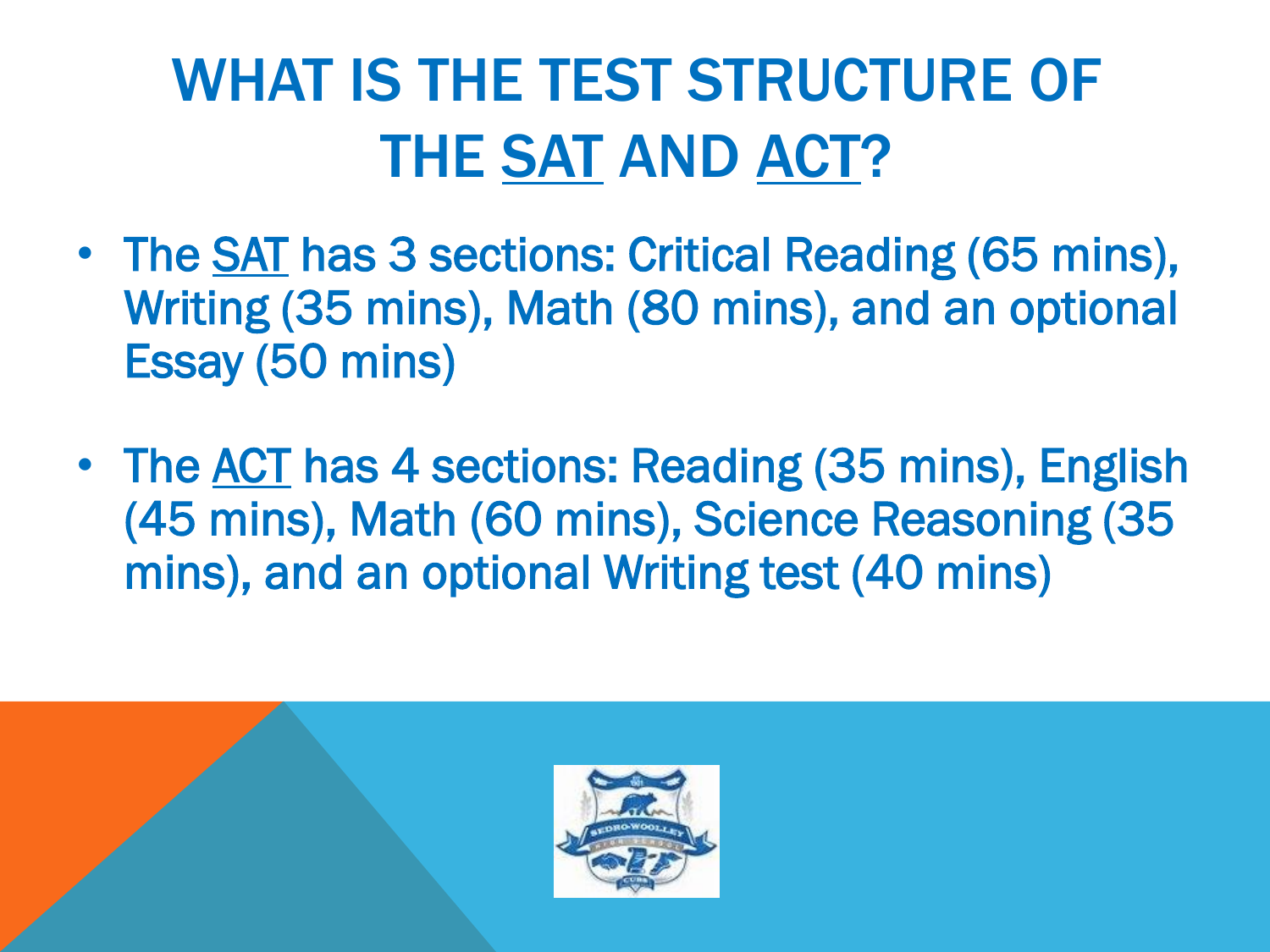### WHAT IS THE TEST CONTENT? SAT:

- -Evidence-Based Reading: sentence completion; short & long critical reading passages; reading comprehension
- -Evidence-Based Writing: an essay; questions testing grammar, usage, & word choice
- -Math: up to basic geometry and algebra II
- -Essay: (optional, but most colleges and universities require it) tests reading, analysis, and writing skills; students produce a written analysis of a provided source text

#### ACT:

- -**Math:** up to trigonometry
- -Science: charts; experiments
- -Reading: four passages, one each of prose fiction, social sciences, humanities, & natural sciences
- -English: stresses grammar
- -Writing: an essay (optional, but most colleges and universities now require it)

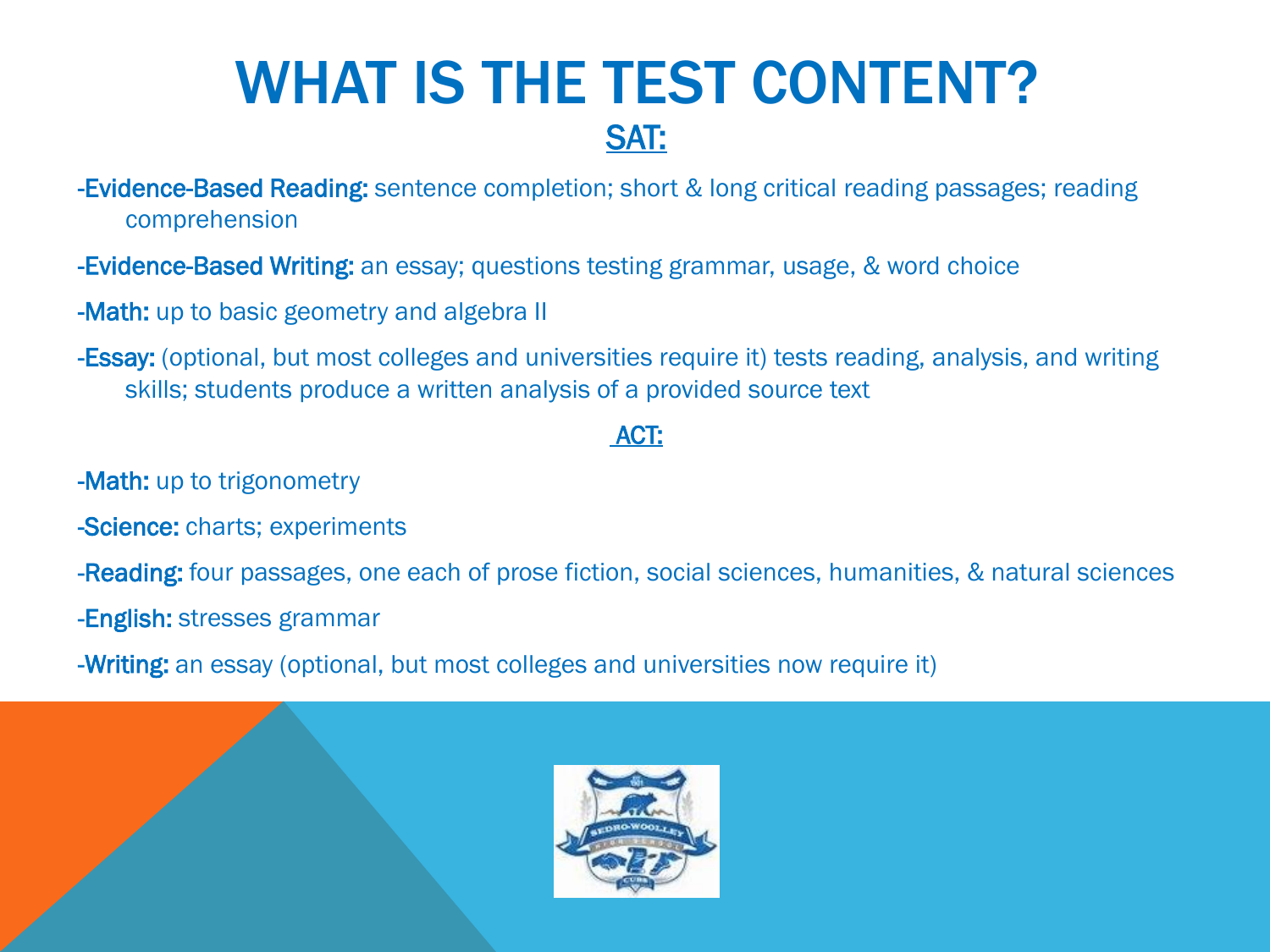# HOW IS THE TEST SCORED?

#### SAT:

- 200-800 for each subject, added together for a combined score
- 1600 is the highest possible combined score
- Optional Essay: reported in 3 dimensions, each 2–8

#### ACT:

- 1-36 for each test, averaged together for a composite score
- 36 is the highest possible composite score
- Optional Writing domain scores: 2–12

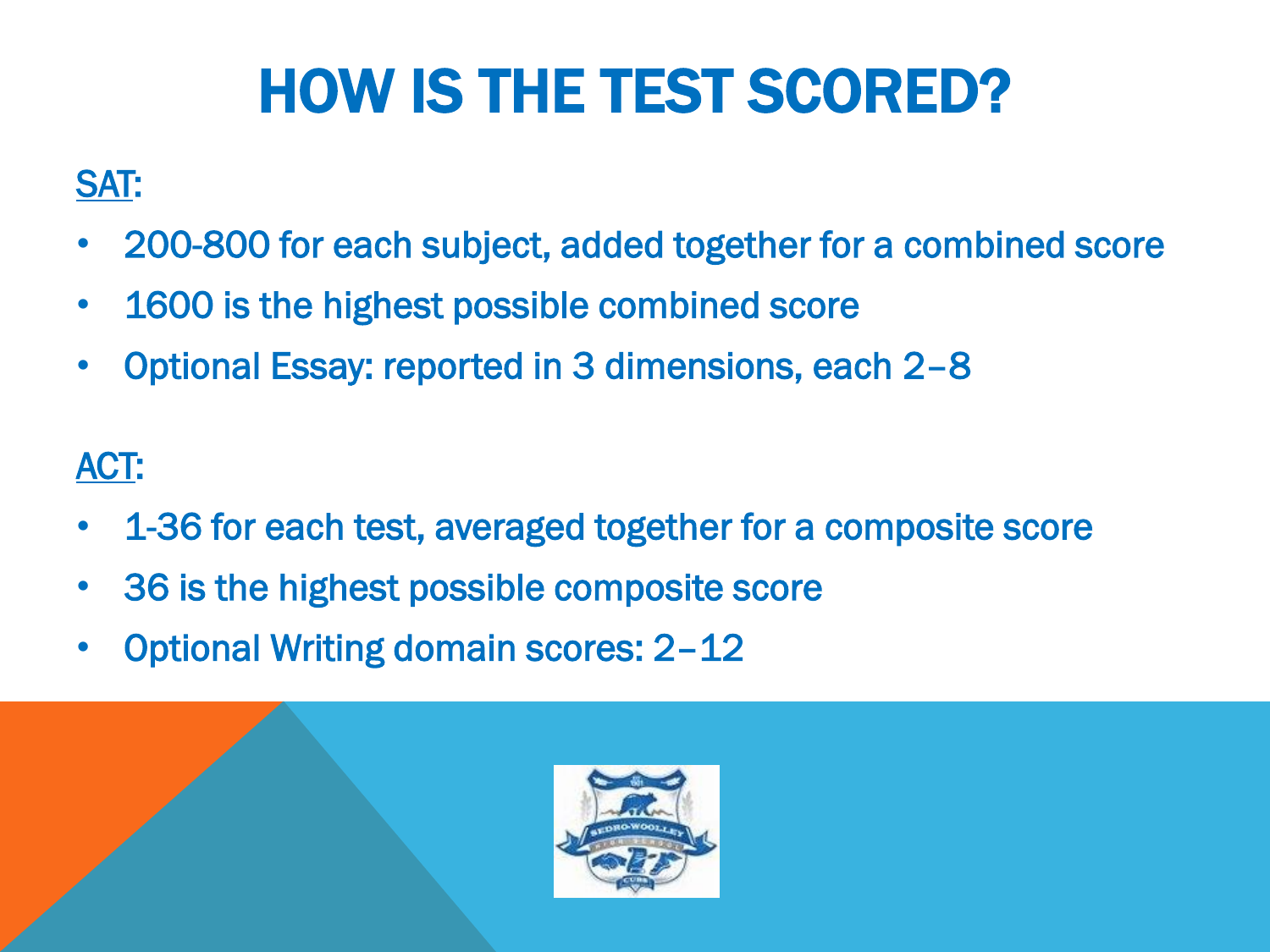## ARE ALL SCORES SENT TO SCHOOLS?

#### SAT: Yes

• If a student requests a score report be sent to specific colleges the report will include all scores the student received on every SAT taken.

### ACT: No

• There is a "Score Choice" option. Students can choose which schools will receive their scores AND which scores the schools will see.

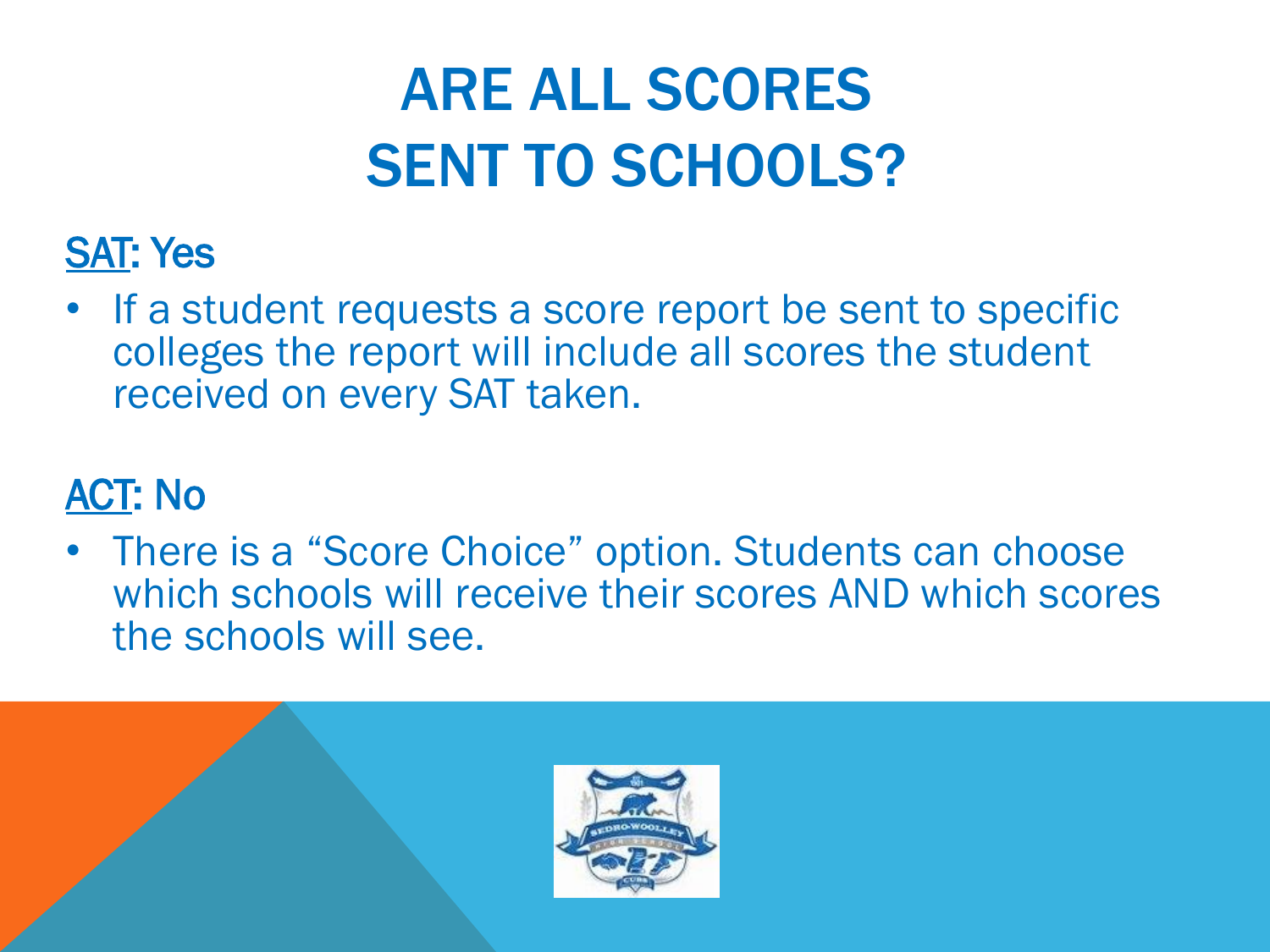### WHEN IS THE BEST TIME TO REGISTER?

### SAT: At least 4 weeks before the test date

### ACT: At least 5 weeks before the test date

*\*\*There are late fees for registering after the deadline.*